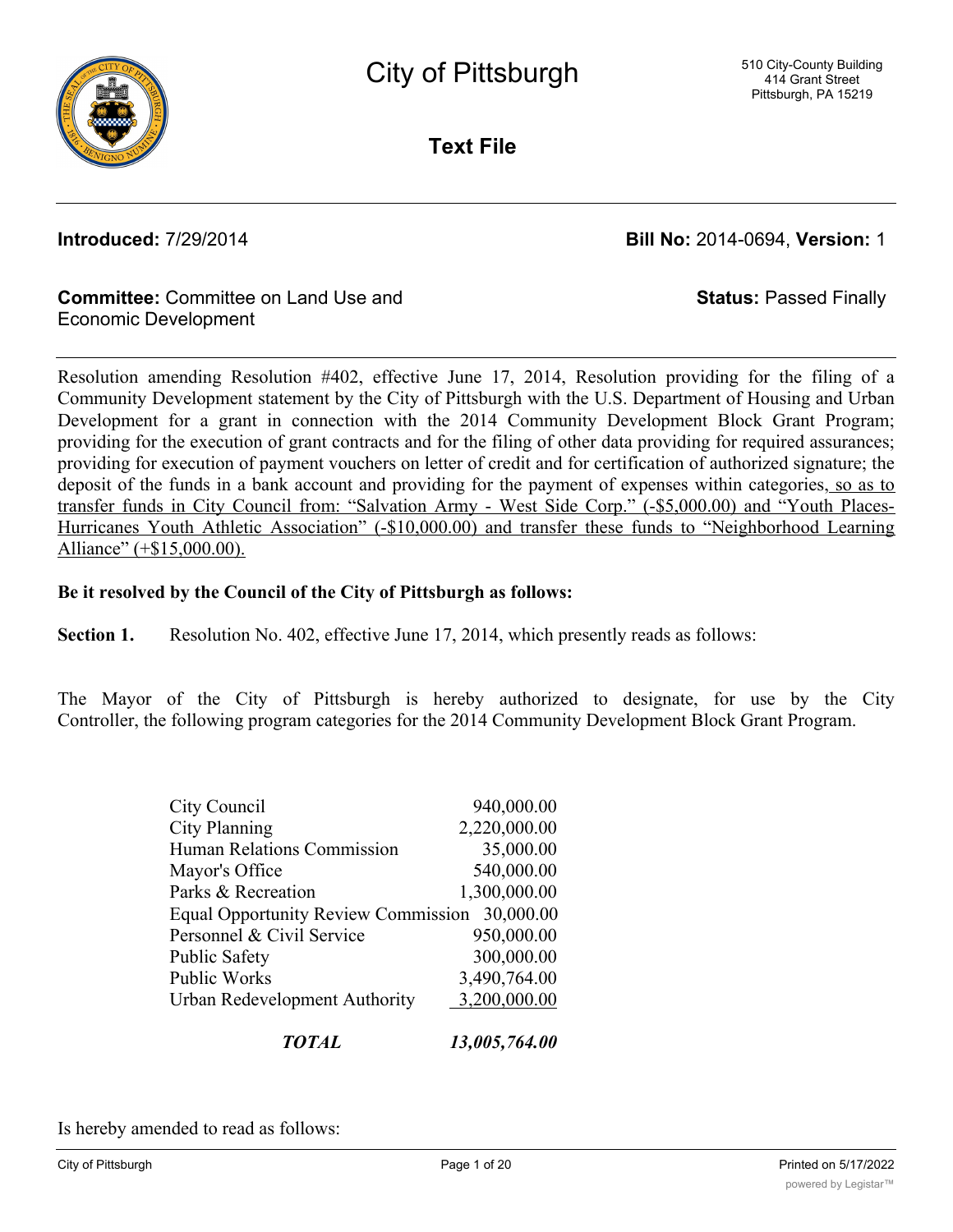**Committee:** Committee on Land Use and Economic Development

**Status:** Passed Finally

# **SEE ATTACHMENT**

| <b>City Council</b>                                                                                     | 940,000.00 | 940,000.00 |
|---------------------------------------------------------------------------------------------------------|------------|------------|
| <b>Angels Place</b><br>0123096140.58101.00                                                              | 5,000.00   | 5,000.00   |
| Arts for Autism Foundation of Pittsburgh/Joey 2,500.00<br>Travolta Film Workshop<br>0130050140.58101.00 |            | 2,500.00   |
| <b>Beechview Manor</b><br>0123239140.58101.00                                                           | 5,000.00   | 5,000.00   |
| Beltzhoover Neighborhood Council<br>0121120140.58101.00                                                 | 2,500.00   | 2,500.00   |
| <b>Big Brothers Big Sisters</b><br>0121313140.58101.00                                                  | 5,500.00   | 5,500.00   |
| <b>Bloomfield Development Corporation</b><br>0123316140.58101.00                                        | 10,000.00  | 10,000.00  |
| Bloomfield-Garfield Corporation<br>0121132140.58101.00                                                  | 5,000.00   | 5,000.00   |
| <b>Brashear Association</b><br>0129755140.58101.00                                                      | 6,750.00   | 6,750.00   |
| Brashear Association (for Arlington Food Bank)2,500.00<br>0130060140.58101.00                           |            | 2,500.00   |
| <b>Brighton Heights Senior Center</b><br>0130043140.58101.00                                            | 2,500.00   | 2,500.00   |
| <b>Brookline Christian Food Pantry</b><br>0123130140.58101.00                                           | 2,500.00   | 2,500.00   |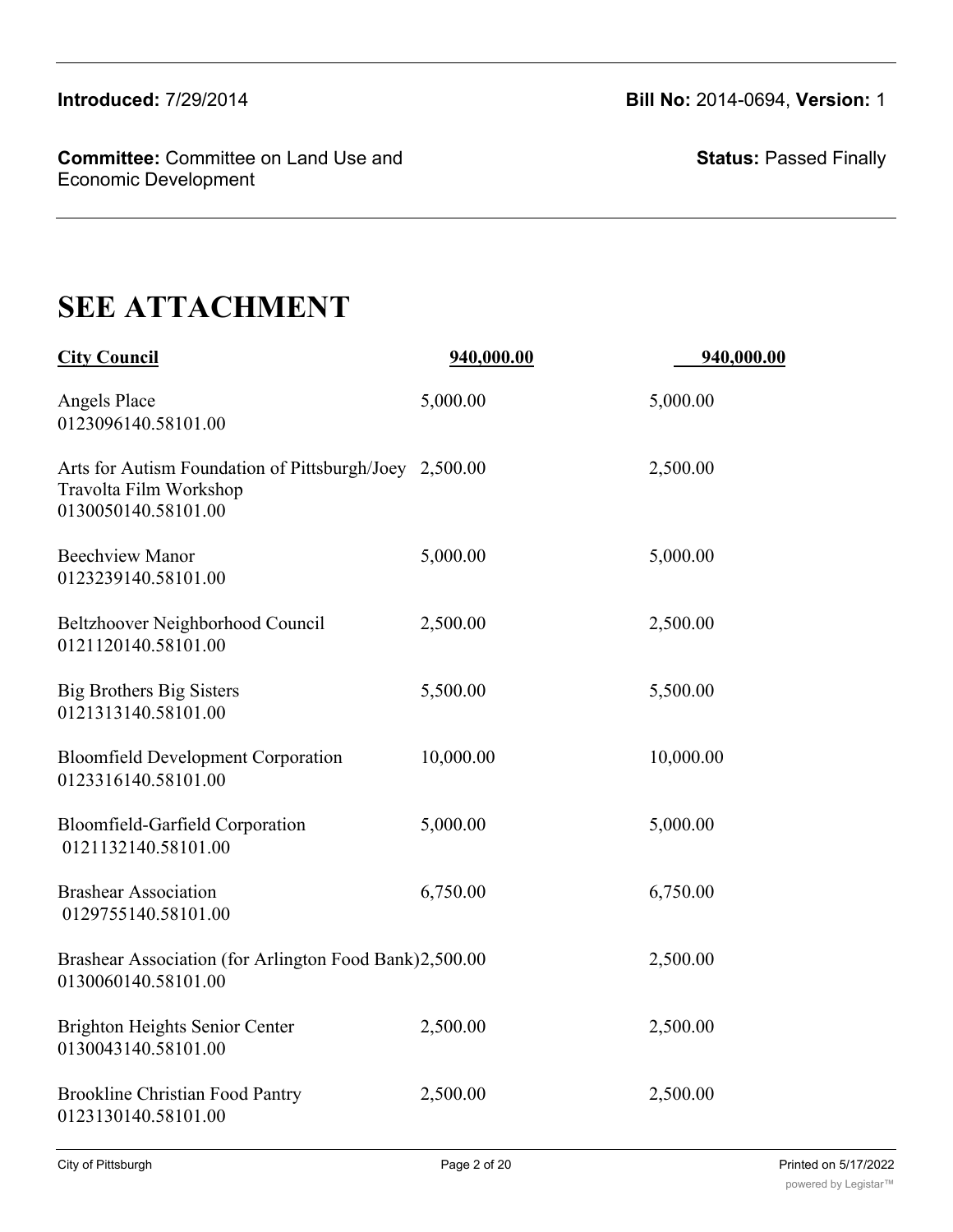#### **Committee: Committee on Land Use and** Economic Development Brookline Christian Food Pantry 2,500.00 2,500.00

Brashear Association (for Arlington Food Bank)2,500.00 2,500.00

# **Introduced:** 7/29/2014 **Bill No:** 2014-0694, **Version:** 1

| Printed on 5/17/2022 |
|----------------------|
| 2.500.00             |
| 5,000.00             |
| 5,000.00             |
| 2,500.00             |
| 5,500.00             |
| 1,000.00             |
| 7,500.00             |
| 7,500.00             |
| 7,500.00             |
| 7,500.00             |
| 7,500.00             |
| 5,000.00             |
| 15,000.00            |
| 2,500.00             |
|                      |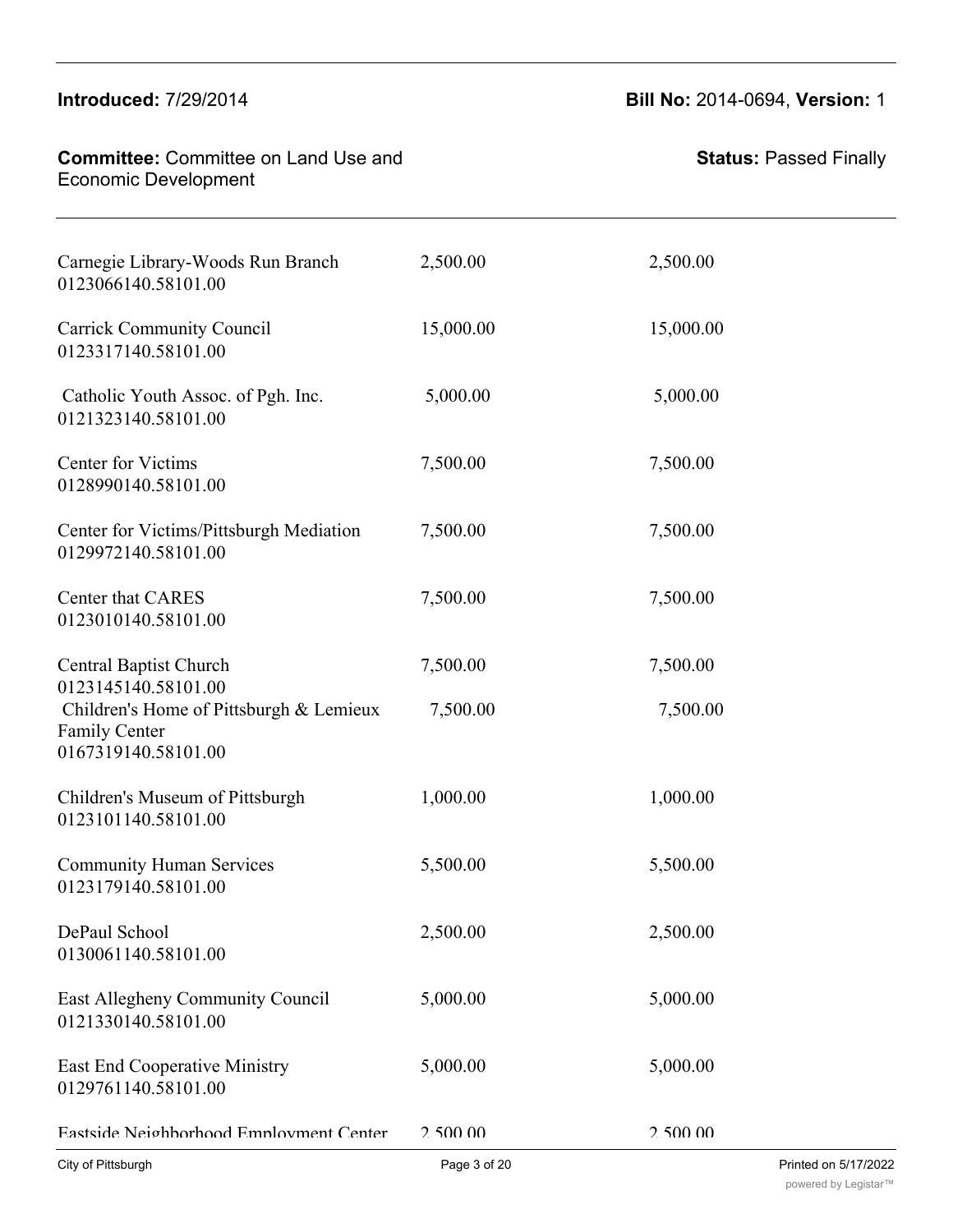#### $\frac{1}{2}$ East  $\frac{1}{2}$   $\frac{700}{00.44}$  $\mathbf{m}$ uduceu.  $\mathbf{m}$

#### **Introduced:** 7/29/2014 **Bill No:** 2014-0694, **Version:** 1

**Committee:** Committee on Land Use and **East End Committee:** Committee on Land Use and Economic Development

| Labour Preficornova Linguo juien Center<br>0121156140.58101.00 |            | 4,000.00   |
|----------------------------------------------------------------|------------|------------|
| Elizabeth Seton Center                                         | 5,000.00   | 5,000.00   |
| 0121365140.58101.00                                            |            |            |
| Elliott West End Athletic Association                          | 7,000.00   | 7,000.00   |
| 0129763140.58101.00                                            |            |            |
| <b>Emmaus Community</b>                                        | 5,500.00   | 5,500.00   |
| 0123304140.58101.00                                            |            |            |
| <b>Fineview Citizens Council</b>                               | 3,000.00   | 3,000.00   |
| 0121401140.58101.00                                            |            |            |
| <b>Greater Pittsburgh Community Food Bank</b>                  | 122,500.00 | 122,500.00 |
| 0167146140.58101.00                                            |            |            |
|                                                                | 2,500.00   |            |
| Greater Pittsburgh Literacy Council<br>0130064140.58101.00     |            | 2,500.00   |
|                                                                |            |            |
| Hazelwood Initiative<br>0129131140.58101.00                    | 10,500.00  | 10,500.00  |
|                                                                |            |            |
| Hill District Consensus Group                                  | 2,500.00   | 2,500.00   |
| 0129849140.58101.00                                            |            |            |
| Hilltop Alliance                                               | 7,000.00   | 7,000.00   |
| 0130032140.58101.00                                            |            |            |
| Hilltop Alliance (for Allentown CDC)                           | 3,000.00   | 3,000.00   |
| 0130065140.58101.00                                            |            |            |
|                                                                |            |            |
| Hilltop Alliance (for Beltzhoover Civic<br>Association)        | 2,500.00   | 2,500.00   |
| 0130066140.58101.00                                            |            |            |
| Jewish Association on Aging                                    | 7,500.00   | 7,500.00   |
| 0123191140.58101.00                                            |            |            |
|                                                                |            |            |
| Jewish Community Center                                        | 5,000.00   | 5,000.00   |
| 0121362140.58101.00                                            |            |            |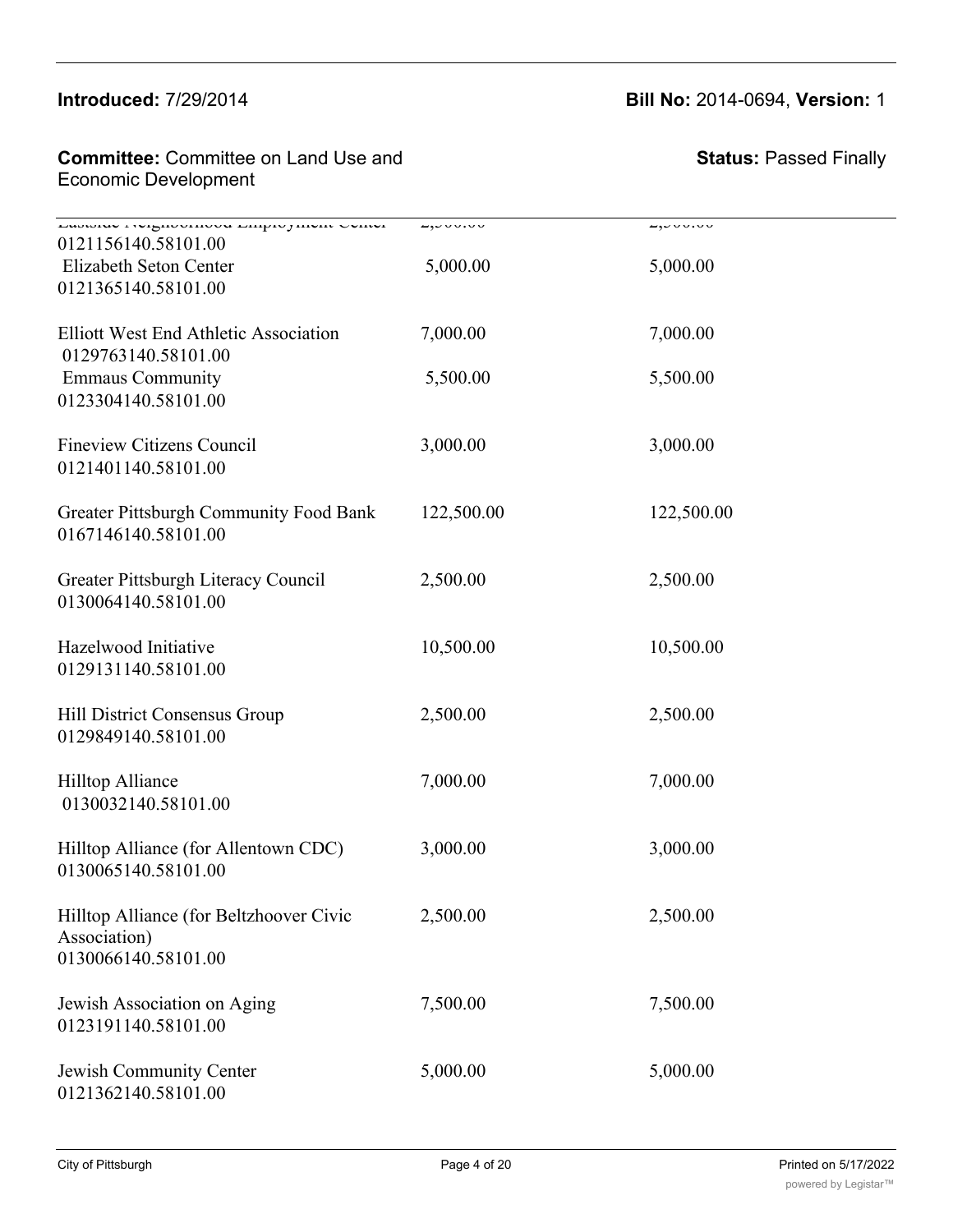| <b>Committee: Committee on Land Use and</b><br><b>Economic Development</b>                                 |           |              | <b>Status: Passed Finally</b> |
|------------------------------------------------------------------------------------------------------------|-----------|--------------|-------------------------------|
| Jewish Family and Children's Service - Refugee 7,000.00<br>Services                                        |           |              | 7,000.00                      |
| 0130025140.58101.00<br>Jewish Family and Children's Service - Career<br>Development<br>0129757140.58101.00 | 10,000.00 |              | 10,000.00                     |
| Jewish Family and Children's Service-Food<br>Pantry<br>0129954140.58101.00                                 | 15,000.00 |              | 15,000.00                     |
| Lawrenceville Corporation<br>0123332140.58101.00                                                           | 10,000.00 |              | 10,000.00                     |
| Lawrenceville United<br>0129855140.58101.00                                                                | 10,000.00 |              | 10,000.00                     |
| Lincoln Place Presbyterian Church<br>0123377140.58101.00                                                   | 2,500.00  |              | 2,500.00                      |
| Lutheran Services Society - Tri-Valley Meals on 2,000.00<br>Wheels<br>0129990140.58101.00                  |           |              | 2,000.00                      |
| Lutheran Services Society/Brighton Heights<br>Meals on Wheels<br>0129117140.58101.00                       | 1,500.00  |              | 1,500.00                      |
| Lynn Williams Apartments<br>0123032140.58101.00                                                            | 2,500.00  |              | 2,500.00                      |
| Macedonia Family and Community Enrichment 10,000.00<br>Center (FACE)<br>0129118140.58101.00                |           |              | 10,000.00                     |
| Minority & Women Education Labor Agency<br>(MWELA)<br>0167350140.58101.00                                  | 20,000.00 |              | 20,000.00                     |
| Mt. Washington CDC<br>0129780140.58101.00                                                                  | 4,750.00  |              | 4,750.00                      |
| Neighborhood Learning Alliance (formerly                                                                   | 14,000.00 | $+15,000.00$ | 29,000.00                     |

**Introduced:** 7/29/2014 **Bill No:** 2014-0694, **Version:** 1

0130066140.58101.00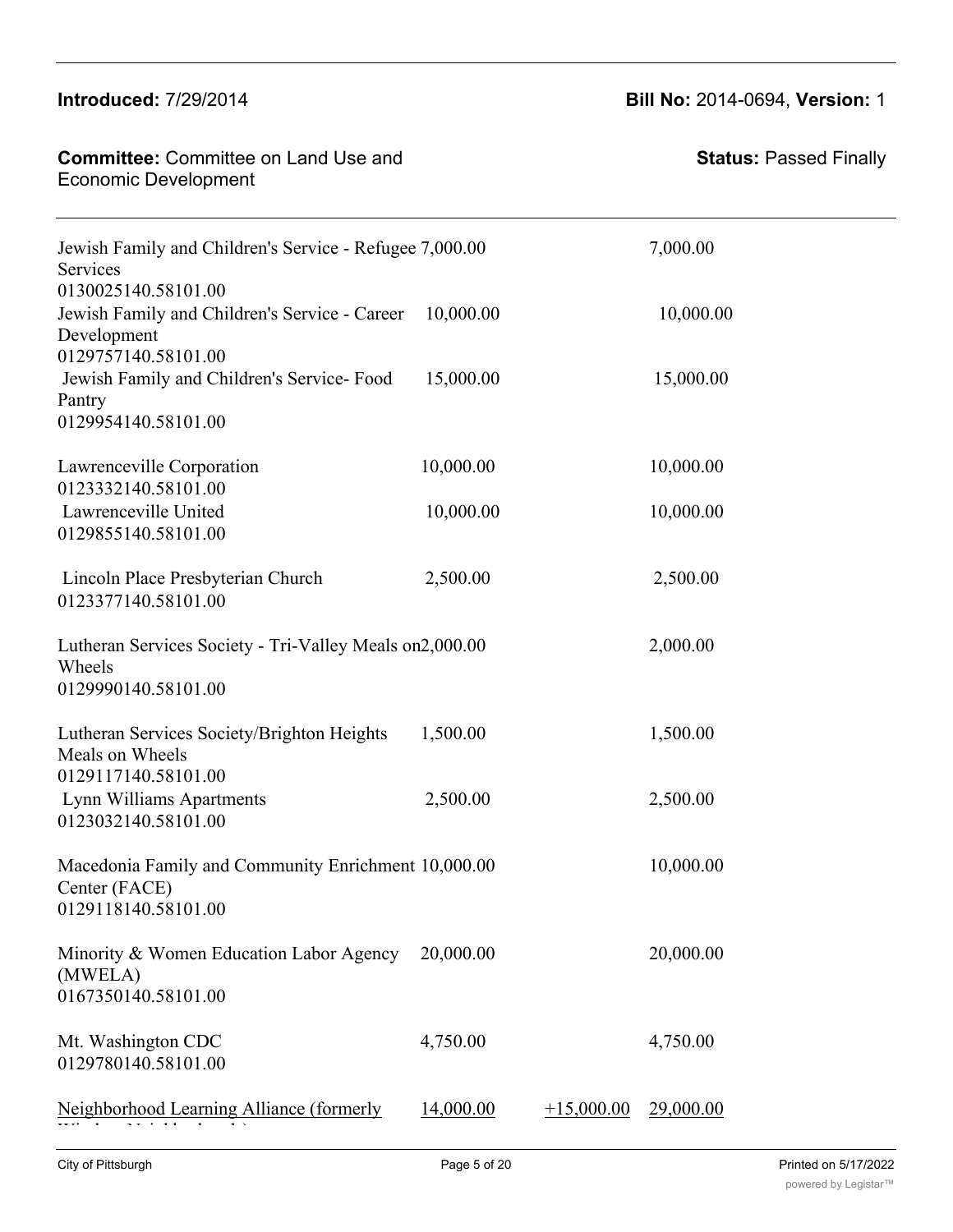Minority & Women Education Labor Agency

Mt. Washington CDC 4,750.00 4,750.00

# **Introduced:** 7/29/2014 **Bill No:** 2014-0694, **Version:** 1

20,000.00 20,000.00

| <b>Committee: Committee on Land Use and</b><br><b>Economic Development</b>                     |           | <b>Status: Passed Finally</b> |
|------------------------------------------------------------------------------------------------|-----------|-------------------------------|
| Wireless Neighborhoods)<br>0130007140.58101.00                                                 |           |                               |
| Northside Youth Athletic Association<br>0130035140.58101.00                                    | 7,500.00  | 7,500.00                      |
| Northside Community Development<br>Fund /Northside Chronicle<br>0123270140.58101.00            | 2,500.00  | 2,500.00                      |
| Northside Leadership Conference - Allegheny<br>City Sanitary Fair<br>0130086140.58101.00       | 3,000.00  | 3,000.00                      |
| Northside Leadership Conference - NS Rox<br>Youth Music<br>0130087140.58101.00                 | 2,500.00  | 2,500.00                      |
| Northside Leadership Conference - Sheptytsky 3,000.00<br>Arms<br>0130088140.58101.00           |           | 3,000.00                      |
| Northside Leadership Conference - West<br><b>Commons Tenant Council</b><br>0130089140.58101.00 | 2,500.00  | 2,500.00                      |
| Northside Leadership Conference - Northside<br>Senior Program<br>0130090140.58101.00           | 5,000.00  | 5,000.00                      |
| Oakland Business Improvement District<br>0123124140.58101.00                                   | 7,000.00  | 7,000.00                      |
| Oakland Planning and Development Corp.<br>0121379140.58101.00                                  | 7,500.00  | 7,500.00                      |
| PA Connecting Communities<br>0123382140.58101.00                                               | 2,500.00  | 2,500.00                      |
| Pennsylvania Resource Council<br>0123151140.58101.00                                           | 4,500.00  | 4,500.00                      |
| Persad Center<br>0121384140.58101.00                                                           | 2,500.00  | 2,500.00                      |
| Pittsburgh Action Against Rape                                                                 | 16,000.00 | 16,000.00                     |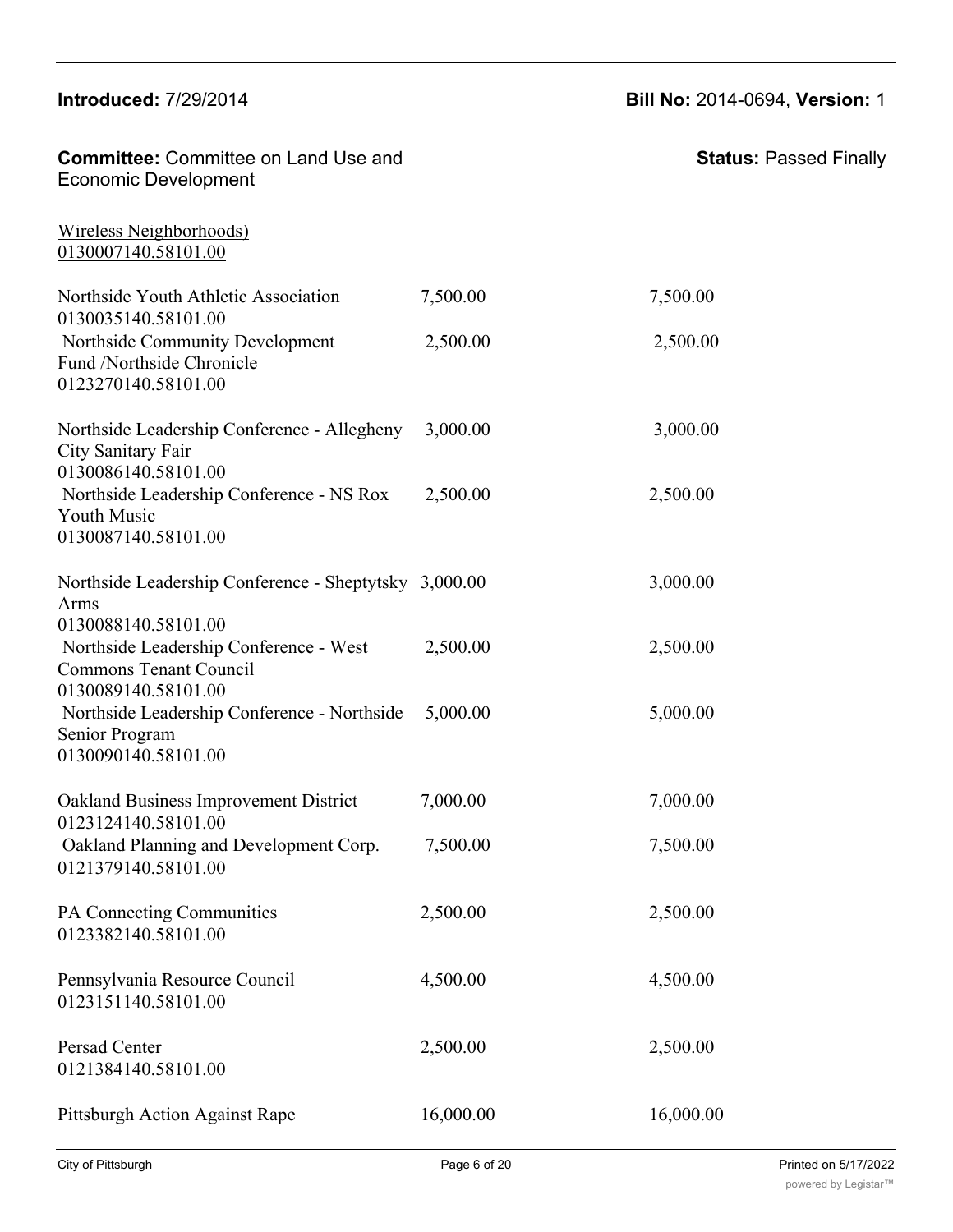#### **Introduced:** 7/29/2014 **Bill No:** 2014-0694, **Version:** 1

| <b>Committee:</b> Committee on Land Use and<br>Economic Development | Sta |
|---------------------------------------------------------------------|-----|
| 0129655140.58101.00                                                 |     |

Pittsburgh AIDS Task Force 5,000.00 5,000.00 0129787140.58101.00

Pittsburgh Community Services - Hunger 110,000.00 110,000.00 0121390140.58101.00 Pittsburgh Community Services - Safety 35,000.00 35,000.00 0121391140.58101.00

Pittsburgh Musical Theater  $3,000.00$  3,000.00 0123309140.58101.00

Pittsburgh Parks Conservancy 2,500.00 2,500.00 2,500.00 0123243140.58101.00

Pittsburgh Project 6,000.00 6,000.00 6,000.00 0123198140.58101.00

POISE Foundation 75,000.00 75,000.00 75,000.00 0123279140.58101.00 Polish Hill Civic Association of Pgh. 10,000.00 10,000.00 0125010140.58101.00

Prevention Point Pittsburgh 2,500.00 2,500.00 2,500.00

Prime Stage Theatre 7,000.00 7,000.00 7,000.00 0130015140.58101.00

0123289140.58101.00

Providence Connections 2,500.00 2,500.00 0129974140.58101.00

Rebuilding Together Pittsburgh 4,000.00 4,000.00 0123307140.58101.00

Riverview Apartments 5,000.00 5,000.00 5,000.00 0121397140.58101.00

Riverview Manor 2,500.00 2,500.00 2,500.00 0123054140.58101.00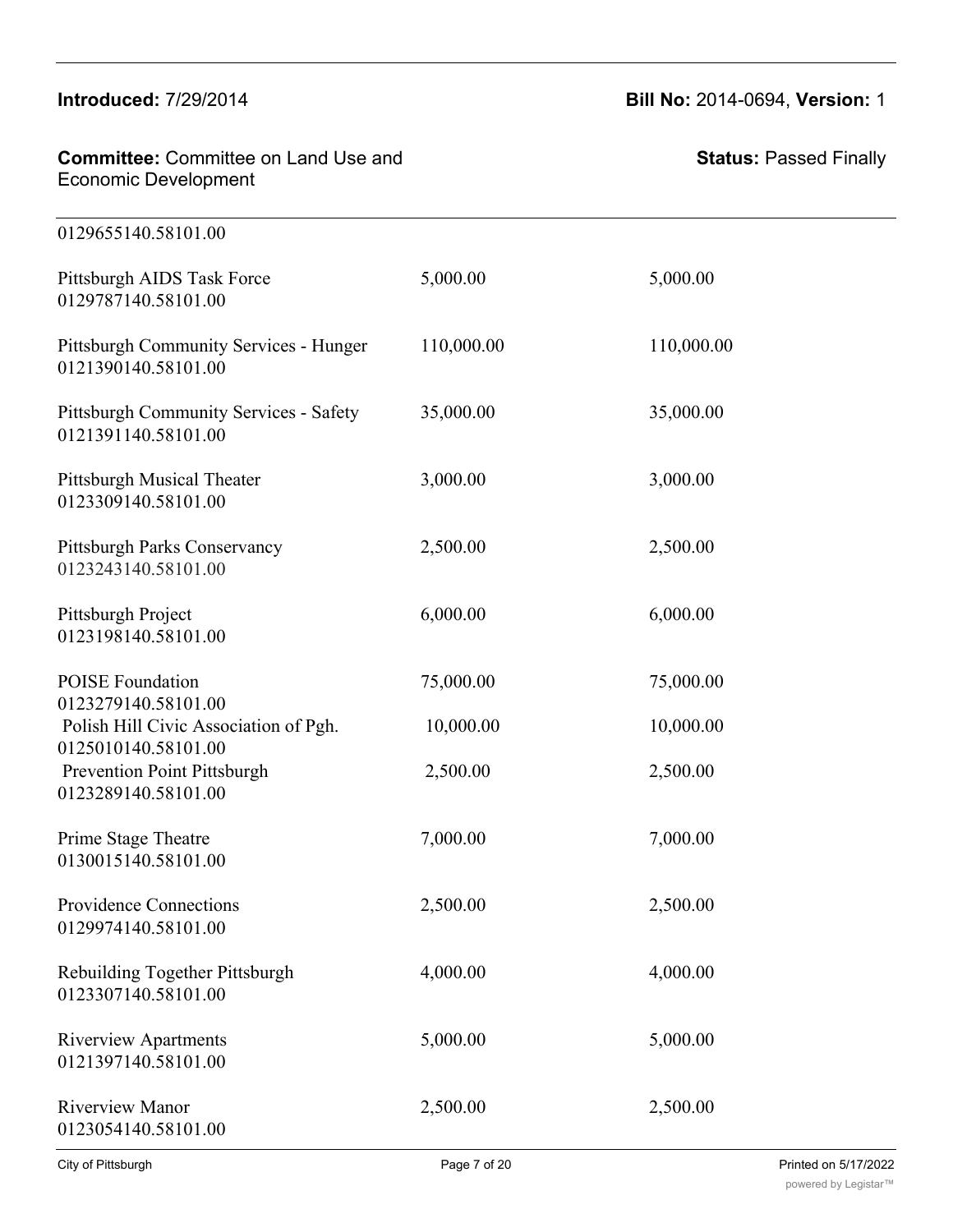#### **Committee: Committee on Land Use and** Economic Development <u>Roomen Boronopmen.</u>

 $R_{\rm eff}$  ,  $R_{\rm eff}$  ,  $R_{\rm eff}$  ,  $R_{\rm eff}$  ,  $R_{\rm eff}$  ,  $R_{\rm eff}$  ,  $R_{\rm eff}$  ,  $R_{\rm eff}$  ,  $R_{\rm eff}$  ,  $R_{\rm eff}$  ,  $R_{\rm eff}$  ,  $R_{\rm eff}$  ,  $R_{\rm eff}$  ,  $R_{\rm eff}$  ,  $R_{\rm eff}$  ,  $R_{\rm eff}$  ,  $R_{\rm eff}$  ,  $R_{\rm eff}$  ,  $R_{\rm eff}$  ,  $R_{\rm eff}$  ,

# **Introduced:** 7/29/2014 **Bill No:** 2014-0694, **Version:** 1

| <b>Status: Passed Finally</b> |  |
|-------------------------------|--|
|-------------------------------|--|

| 2,500.00  |            | 2,500.00  |
|-----------|------------|-----------|
| 3,000.00  |            | 3,000.00  |
| 4,000.00  |            | 4,000.00  |
| 3,000.00  |            | 3,000.00  |
| 10,000.00 |            | 10,000.00 |
| 2,500.00  |            | 2,500.00  |
| 3,000.00  |            | 3,000.00  |
| 5,000.00  | (5,000.00) | 0.00      |
| 7,500.00  |            | 7,500.00  |
| 8,500.00  |            | 8,500.00  |
| 6,000.00  |            | 6,000.00  |
| 3,000.00  |            | 3,000.00  |
| 2,500.00  |            | 2,500.00  |
| 3,000.00  |            | 3,000.00  |
| 6.000.00  |            | 6.000.00  |
|           |            |           |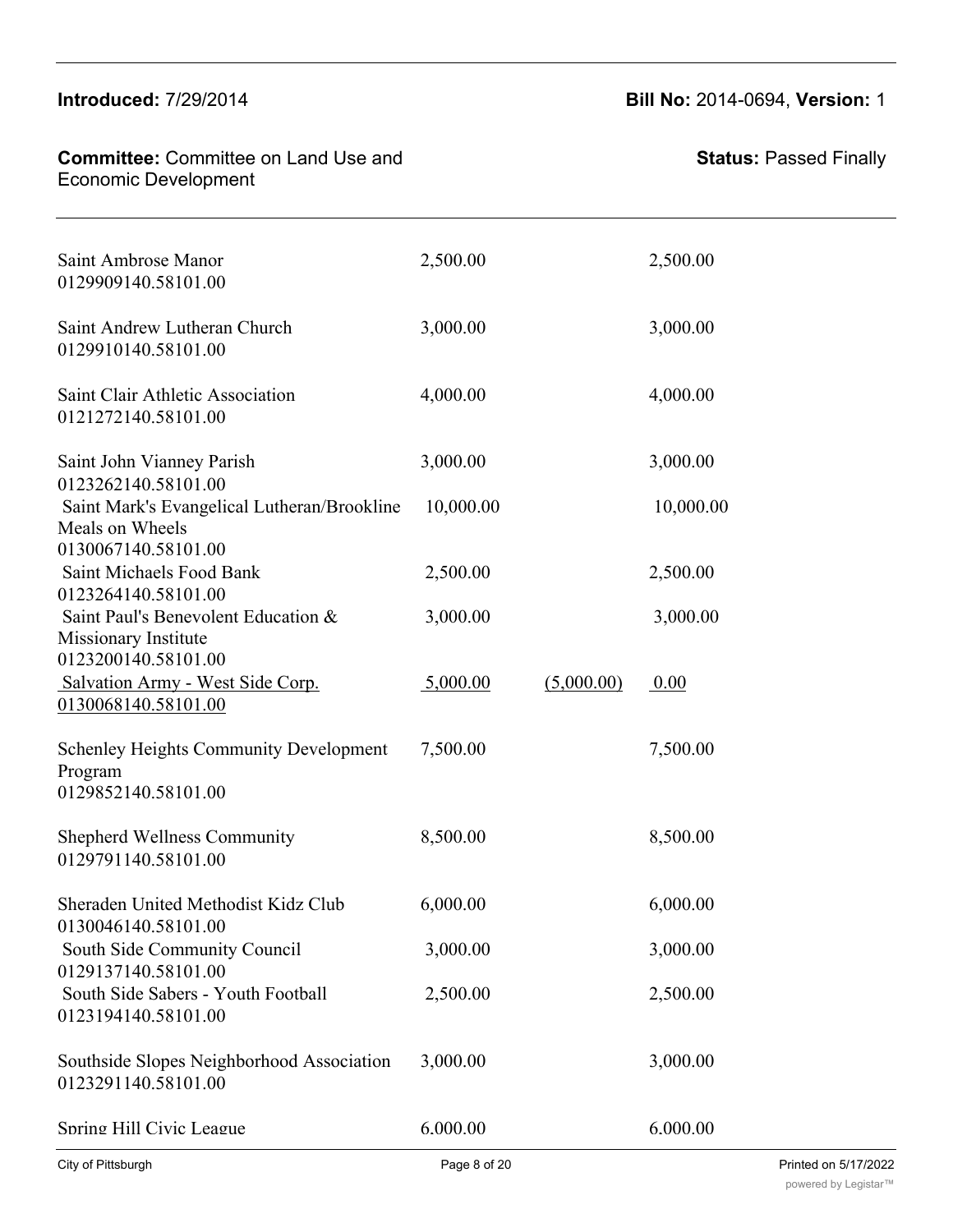#### $\mathbf{S}$   $\mathbf{S}$   $\mathbf{S}$   $\mathbf{S}$   $\mathbf{S}$   $\mathbf{S}$   $\mathbf{S}$   $\mathbf{S}$   $\mathbf{S}$   $\mathbf{S}$   $\mathbf{S}$   $\mathbf{S}$   $\mathbf{S}$   $\mathbf{S}$   $\mathbf{S}$   $\mathbf{S}$   $\mathbf{S}$   $\mathbf{S}$   $\mathbf{S}$   $\mathbf{S}$   $\mathbf{S}$   $\mathbf{S}$   $\mathbf{S}$   $\mathbf{S}$   $\mathbf{$  $n$ 11111000 $n$ ed:  $n \times 9120$

0129137140.58101.00

# **Introduced:** 7/29/2014 **Bill No:** 2014-0694, **Version:** 1

| <b>Committee:</b> Committee on Land Use and | St |
|---------------------------------------------|----|
| <b>Economic Development</b>                 |    |

| $-\frac{1}{1-\frac{1}{1-\frac{1}{1-\frac{1}{1-\frac{1}{1-\frac{1}{1-\frac{1}{1-\frac{1}{1-\frac{1}{1-\frac{1}{1-\frac{1}{1-\frac{1}{1-\frac{1}{1-\frac{1}{1-\frac{1}{1-\frac{1}{1-\frac{1}{1-\frac{1}{1-\frac{1}{1-\frac{1}{1-\frac{1}{1-\frac{1}{1-\frac{1}{1-\frac{1}{1-\frac{1}{1-\frac{1}{1-\frac{1}{1-\frac{1}{1-\frac{1}{1-\frac{1}{1-\frac{1}{1-\frac{1}{1-\frac{1}{1-\frac{1}{1-\frac{1}{1-\frac{1}{1-\frac{1$<br>0121267140.58101.00 | .                     | بالمناب بالولة        |
|-----------------------------------------------------------------------------------------------------------------------------------------------------------------------------------------------------------------------------------------------------------------------------------------------------------------------------------------------------------------------------------------------------------------------------------------------|-----------------------|-----------------------|
| Squirrel Hill Health Center<br>0123265140.58101.00                                                                                                                                                                                                                                                                                                                                                                                            | 3,000.00              | 3,000.00              |
| <b>Steel City Boxing</b><br>0129982140.58101.00                                                                                                                                                                                                                                                                                                                                                                                               | 4,000.00              | 4,000.00              |
| <b>Strong Women Strong Girls</b><br>0123266140.58101.00                                                                                                                                                                                                                                                                                                                                                                                       | 2,500.00              | 2,500.00              |
| The Penn State Center - Pittsburgh<br>0130069140.58101.00                                                                                                                                                                                                                                                                                                                                                                                     | 10,000.00             | 10,000.00             |
| Tree of Hope<br>0129866140.58101.00                                                                                                                                                                                                                                                                                                                                                                                                           | 3,000.00              | 3,000.00              |
| Troy Hill Citizens, Inc.<br>0121179140.58101.00                                                                                                                                                                                                                                                                                                                                                                                               | 3,000.00              | 3,000.00              |
| <b>UJAMAA</b> Collective<br>0130070140.58101.00                                                                                                                                                                                                                                                                                                                                                                                               | 2,500.00              | 2,500.00              |
| <b>Uptown Partners of Pittsburgh</b><br>0123298140.58101.00                                                                                                                                                                                                                                                                                                                                                                                   | 2,500.00              | 2,500.00              |
| Urban League - Aquaponics Northview Heights 5,000.00<br>c/o Door Campaign<br>0130091140.58101.00                                                                                                                                                                                                                                                                                                                                              |                       | 5,000.00              |
| Vietnam Veterans Leadership<br>0121292140.58101.00                                                                                                                                                                                                                                                                                                                                                                                            | 2,500.00              | 2,500.00              |
| West Park Court<br>0130092140.58101.00                                                                                                                                                                                                                                                                                                                                                                                                        | 3,000.00              | 3,000.00              |
| Western PA Conservancy<br>0126002140.58101.00 Western PA School for<br>the Blind<br>0123387140.58101.00                                                                                                                                                                                                                                                                                                                                       | 10,000.00<br>2,500.00 | 10,000.00<br>2,500.00 |
| Women's Center and Shelter<br>0125046140.58101.00                                                                                                                                                                                                                                                                                                                                                                                             | 5,500.00              | 5,500.00              |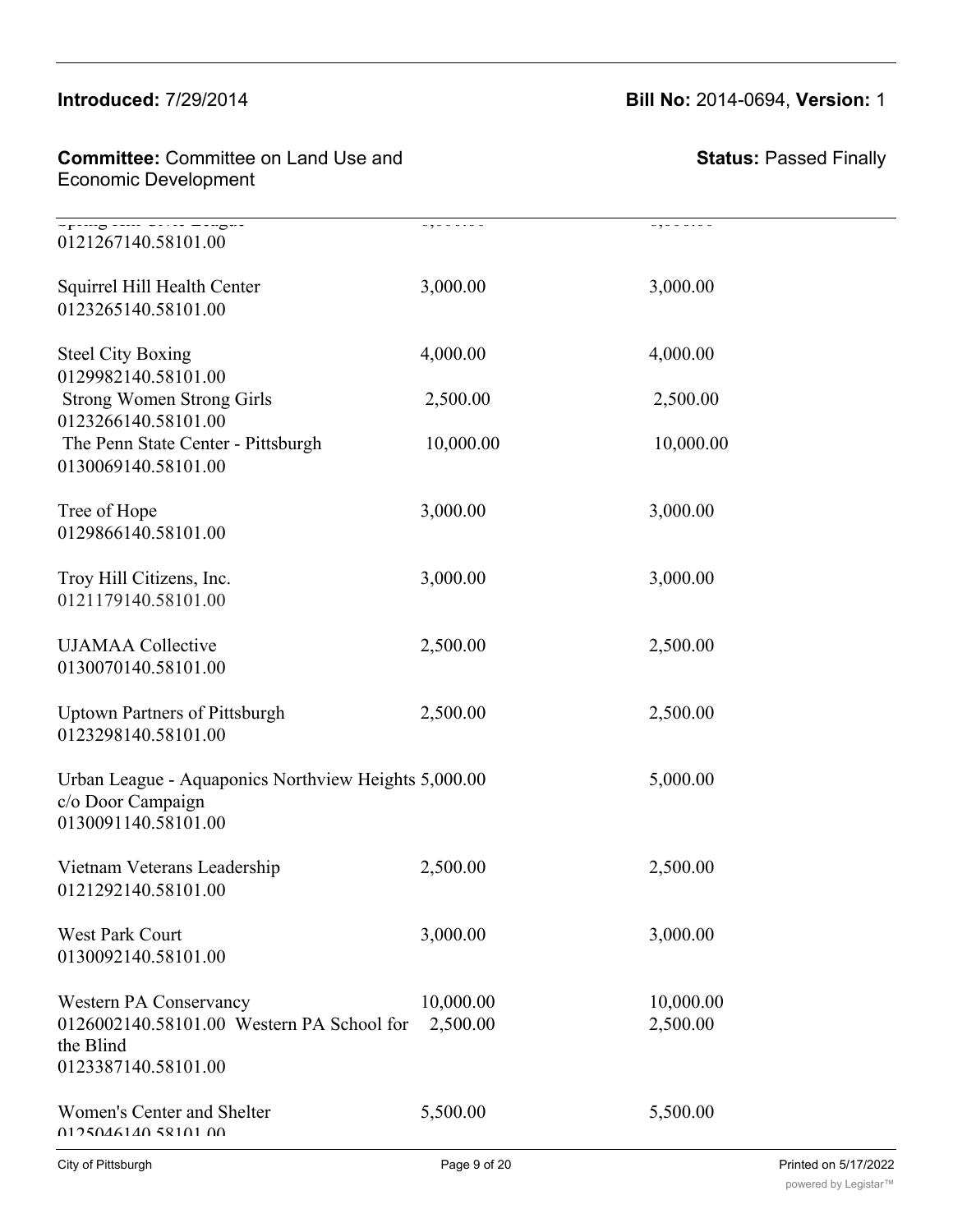| <b>Committee: Committee on Land Use and</b><br><b>Economic Development</b>       |                                                   | <b>Status: Passed Finally</b> |
|----------------------------------------------------------------------------------|---------------------------------------------------|-------------------------------|
| ULLULOU.UHUHULJULUU                                                              |                                                   |                               |
| YMCA of Greater PGH - Hazelwood Seeds to 4,000.00<br>Soup<br>0130021140.58101.00 |                                                   | 4,000.00                      |
|                                                                                  | Young Men and Women's<br>Hebrew Association - JCC | 5,000.00                      |
| 0123128140.58101.00<br>Youth Places - Hurricanes Youth Athletic<br>Association   | 20,000.00                                         | $(10,000.00)$ 10,000.00       |
| 0130071140.58101.00<br>Youth Places - REAM<br>0130072140.58101.00                | 20,000.00                                         | 20,000.00                     |
| Zionist Organizations of America                                                 | 2,500.00                                          | 2,500.00                      |
| 0123388140.58101.00<br><b>CITY PLANNING</b>                                      | 2,220,000.00                                      | 2,220,000.00                  |
| <b>ADA</b> Compliance<br>1121151140.58101.00                                     | 25,000.00                                         | 25,000.00                     |
| Administration<br>1156332140.58101.00                                            | 50,000.00                                         | 50,000.00                     |
| <b>Citizen Participation</b><br>1156900140.58101.00                              | 200,000.00                                        | 200,000.00                    |
| Community-Based Organizations<br>1121000140.58101.00                             | 700,000.00                                        | 700,000.00                    |
| Cultural Heritage Plan<br>1167383140.5810100                                     | 30,000.00                                         | 30,000.00                     |
| Multi-Modal Transportation Planning and<br>Education<br>1167497140.58101.00      | 40,000.00                                         | 40,000.00                     |
| Personnel<br>1150000140.58101.00                                                 | 1,000,000.00                                      | 1,000,000.00                  |
| 0 N A<br>TV1                                                                     | 75.00000                                          | 75.00000                      |

#### **Introduced: 7/29/2014**  $0.12600011126000111$

# Committee: Committee on Land Use and

**Introduced:** 7/29/2014 **Bill No:** 2014-0694, **Version:** 1 2,500.00 2,500.00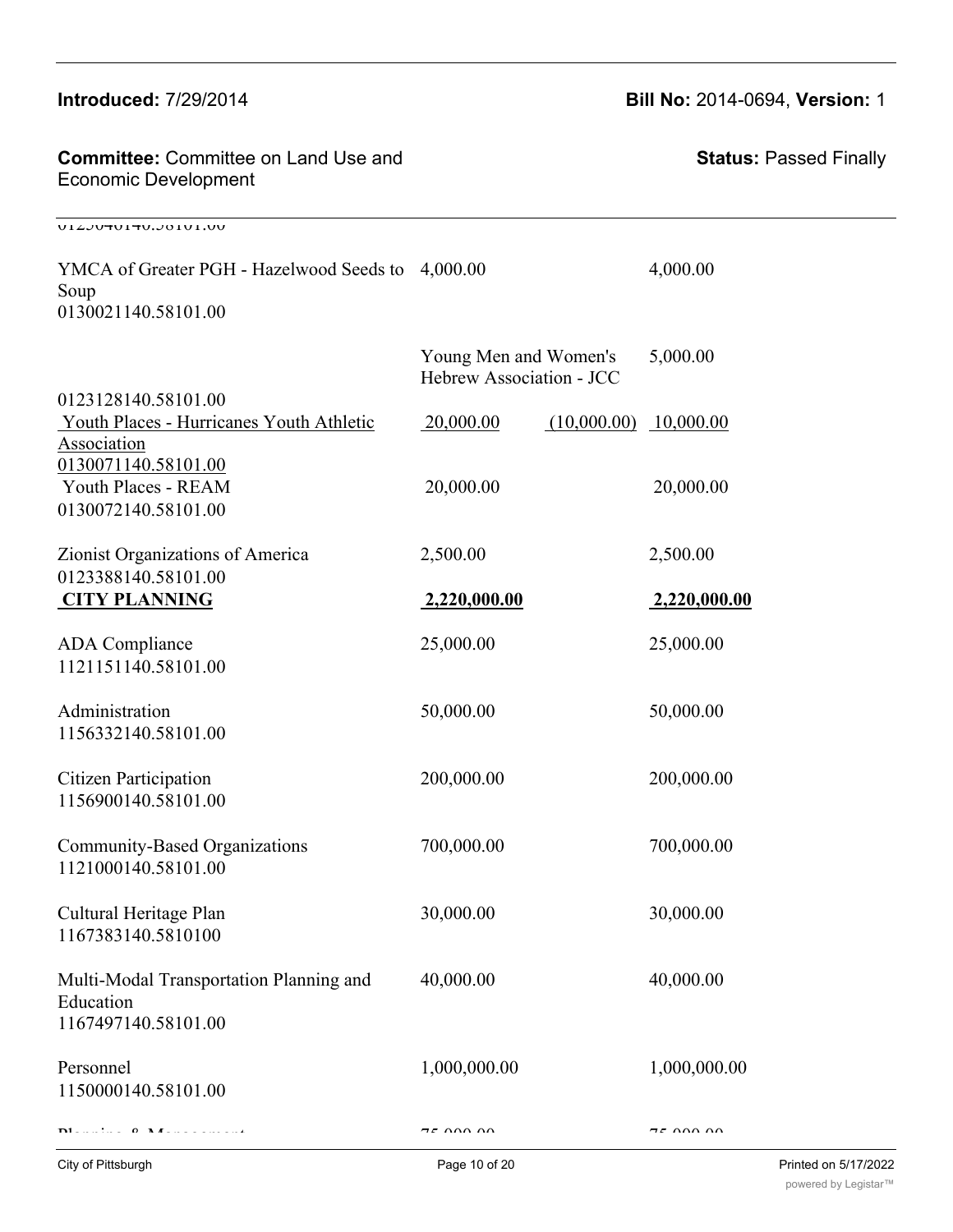# **Introduced:** 7/29/2014 **Bill No:** 2014-0694, **Version:** 1

| <b>Committee: Committee on Land Use and</b><br><b>Economic Development</b>  |            | <b>Status: Passed Finally</b> |
|-----------------------------------------------------------------------------|------------|-------------------------------|
| Planning & Management<br>1156132140.58101.00                                | 75,000.00  | 75,000.00                     |
| Urban League Housing Counseling<br>1116303140.58101.00                      | 100,000.00 | 100,000.00                    |
| <b>Equal Opportunity Review Commission</b>                                  | 30,000.00  | 30,000.00                     |
| Minority and Women Educational Labor<br>Agency<br>0867350140.58101.00       | 30,000.00  | 30,000.00                     |
| <b>HUMAN RELATIONS COMMISSION</b>                                           | 35,000.00  | 35,000.00                     |
| <b>Commission Operations - Fair Housing</b><br>0538889140.58101.00          | 35,000.00  | 35,000.00                     |
| <b>MAYOR'S OFFICE</b>                                                       | 540,000.00 | 540,000.00                    |
| Afro-American Music Institute<br>0221306140.58101.00                        | 5,000.00   | 5,000.00                      |
| Amani Christian Community Development<br>Corporation<br>0229932140.58101.00 | 2,500.00   | 2,500.00                      |
| <b>Beltzhoover Civic Association</b><br>0230034140.58101.00                 | 2,500.00   | 2,500.00                      |
| Bethlehem Haven<br>0229750140.58101.00                                      | 2,500.00   | 2,500.00                      |
| <b>Bidwell Training Center</b><br>0223343140.58101.00                       | 5,000.00   | 5,000.00                      |
| <b>Bloomfield Citizens Council</b>                                          |            | 2,500.00                      |
| 0229864140.58101.00                                                         | 2,500.00   |                               |
| Bloomfield-Garfield Corporation<br>0226327140.58101.00                      | 5,000.00   | 5,000.00                      |

Brashear Association 5,000.00 5,000.00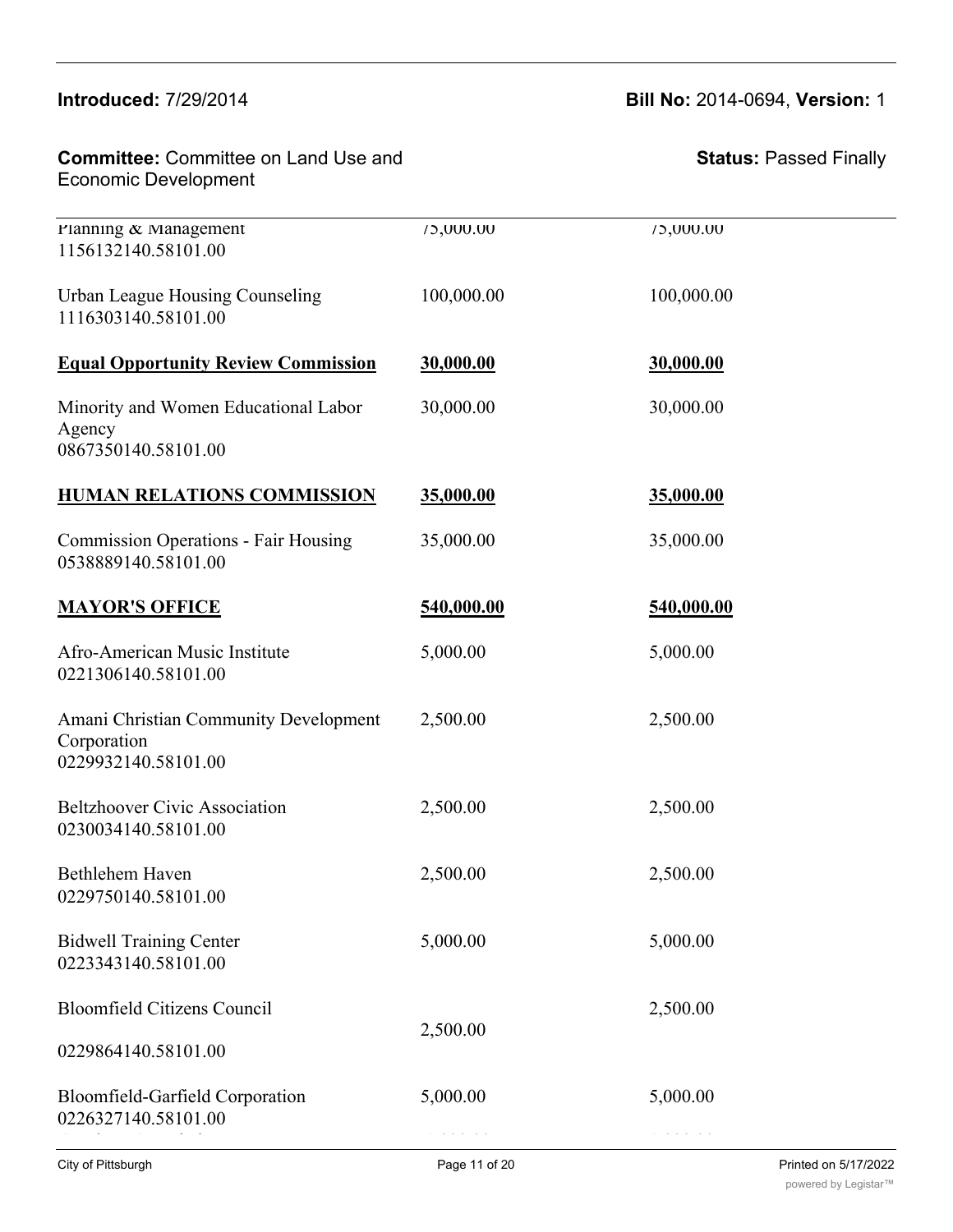0223343140.58101.00

#### **Introduced:** 7/29/2014 **Bill No:** 2014-0694, **Version:** 1 2,500.00

| <b>Committee:</b> Committee on Land Use and | St |
|---------------------------------------------|----|
| Economic Development                        |    |

| <b>Brashear Association</b><br>0221140140.58101.00                                                      | 5,000.00  | 5,000.00  |
|---------------------------------------------------------------------------------------------------------|-----------|-----------|
| Brothers and Sisters Emerging - Garfield Youth 2,500.00<br><b>Sports</b><br>0230073140.58101.00         |           | 2,500.00  |
| <b>Carrick Community Council</b><br>0223317140.58101.00                                                 | 2,500.00  | 2,500.00  |
| Catholic Charities - St. Rosalia<br>0223092140.58101.00                                                 | 2,500.00  | 2,500.00  |
| Catholic Youth Association - Lawrenceville/<br><b>Bloomfield Meals on Wheels</b><br>0230074140.58101.00 | 2,500.00  | 2,500.00  |
| Catholic Youth Association                                                                              | 2,500.00  | 2,500.00  |
| 0221323140.58101.00<br>Center for Victims<br>0228990140.58101.00                                        | 50,000.00 | 50,000.00 |
| Center of Life<br>0223344140.58101.00                                                                   | 5,000.00  | 5,000.00  |
| <b>Central Baptist Church</b><br>0223145140.58101.00                                                    | 2,500.00  | 2,500.00  |
| Central Northside Neighborhood Council<br>0229760140.58101.00                                           | 2,500.00  | 2,500.00  |
| Children's Museum<br>0223101140.58101.00                                                                | 5,000.00  | 5,000.00  |
| Community Alliance of Spring Garden/East<br>Deutschtown<br>0223359140.58101.00                          | 2,500.00  | 2,500.00  |
| <b>Community Empowerment Association</b><br>0229838140.58101.00                                         | 5,000.00  | 5,000.00  |
| <b>Community Human Services</b>                                                                         | 5,000.00  | 5,000.00  |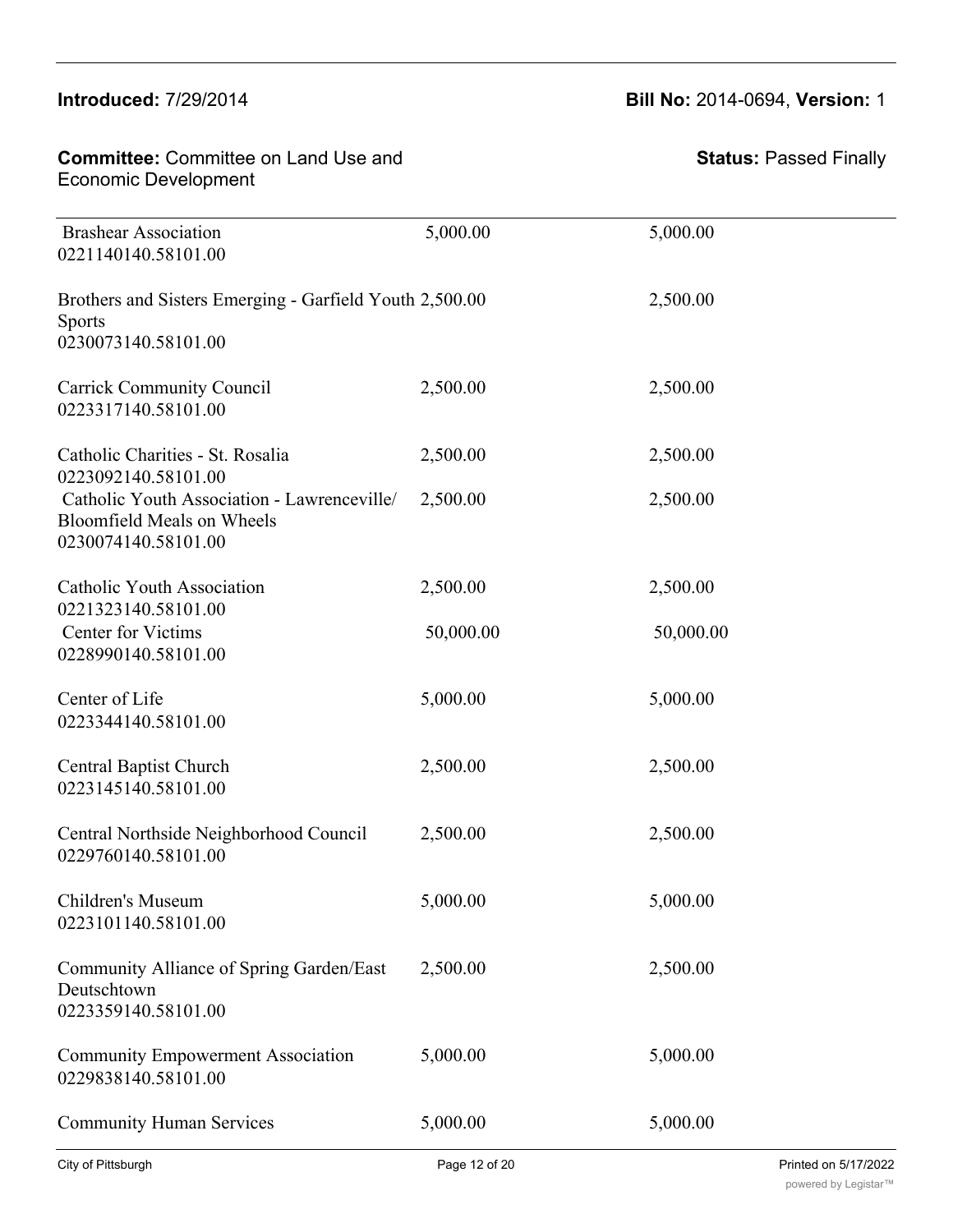# $\blacksquare$ Introduced:  $7/29/20$

# **Introduced:** 7/29/2014 **Bill No:** 2014-0694, **Version:** 1

2,500.00 2,500.00

| <b>Committee:</b> Committee on Land Use and | St |
|---------------------------------------------|----|
| Economic Development                        |    |

Community Alliance of Spring Garden/East

| 0223179140.58101.00 Dress for Success<br>0223133140.58101.00  | 2,500.00  | 2,500.00  |
|---------------------------------------------------------------|-----------|-----------|
| Earthen Vessels Outreach<br>0223240140.58101.00               | 2,500.00  | 2,500.00  |
| East Allegheny Community Council<br>0221330140.58101.00       | 2,500.00  | 2,500.00  |
| <b>East End Cooperative Ministries</b><br>0229761140.58101.00 | 5,000.00  | 5,000.00  |
| East Liberty Housing, Inc.<br>0230075140.58101.00             | 2,500.00  | 2,500.00  |
| Educating Teens about HIV/AIDS<br>0223374140.58101.00         | 2,500.00  | 2,500.00  |
| <b>Emmaus Community of Pittsburgh</b><br>0223304140.58101.00  | 5,000.00  | 5,000.00  |
| <b>Fineview Citizens Council</b><br>0221401140.58101.00       | 2,500.00  | 2,500.00  |
| Friendship Community Group<br>0230076140.58101.00             | 2,500.00  | 2,500.00  |
| Garfield Jubilee Association<br>0221342140.58101.00           | 2,500.00  | 2,500.00  |
| Greater Pittsburgh Arts Council<br>0230077140.58101.00        | 2,500.00  | 2,500.00  |
| Greater Pittsburgh Community Food Bank<br>0267146140.58101.00 | 12,500.00 | 12,500.00 |
| Greater Pittsburgh Literacy Council<br>0230078140.58101.00    | 2,500.00  | 2,500.00  |
| Gwen's Girls<br>0223157140.58101.00                           | 2,500.00  | 2,500.00  |
| Hazelwood Initiative<br>0229131140.58101.00                   | 2,500.00  | 2,500.00  |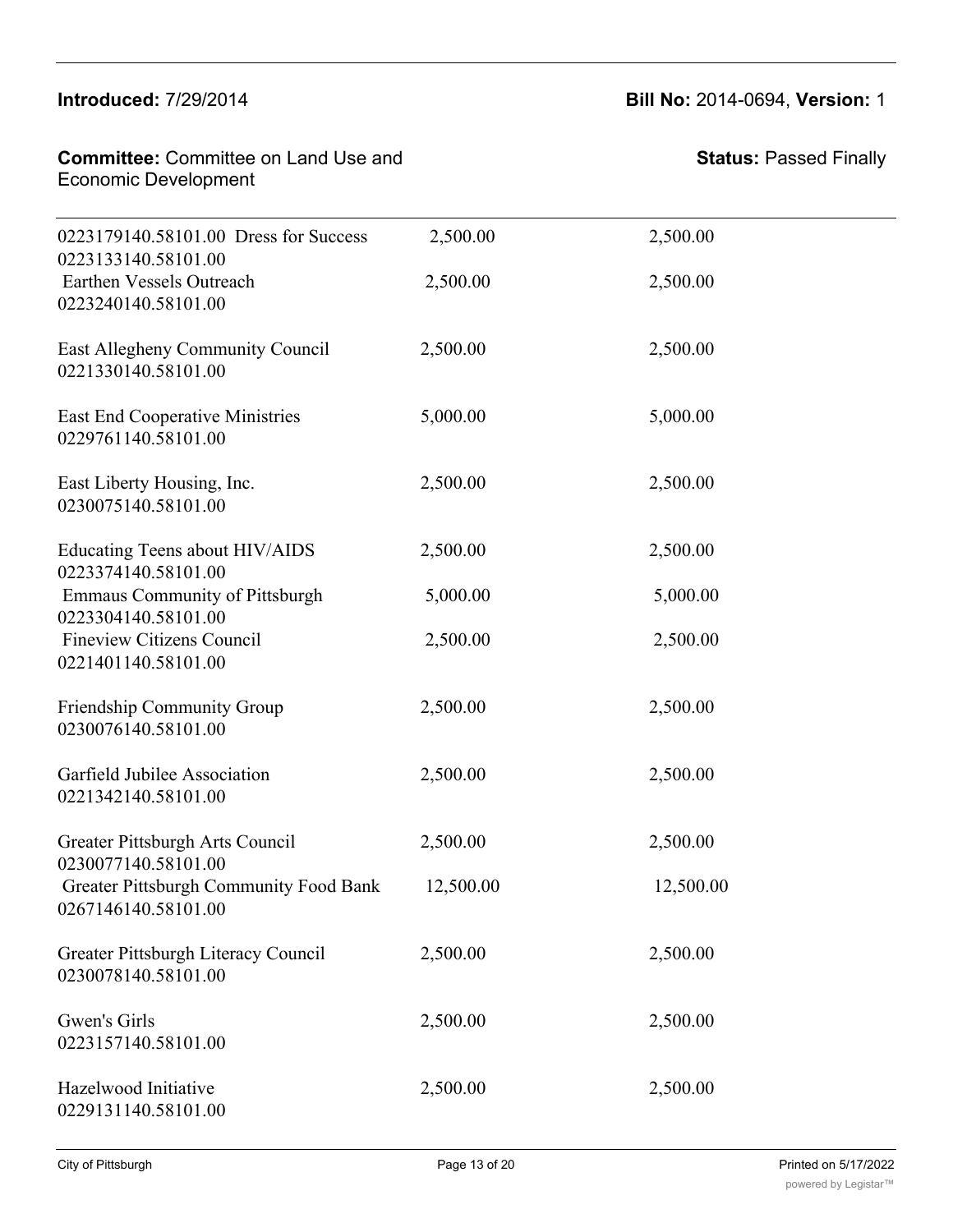0230078140.58101.00

#### **Committee:** Committee on Land Use and  $\blacksquare$ Economic Development 0229131140.58101.00

#### **Introduced:** 7/29/2014 **Bill No:** 2014-0694, **Version:** 1

| Hill District Consensus Group<br>0229849140.58101.00                                                         | 5,000.00  | 5,000.00  |
|--------------------------------------------------------------------------------------------------------------|-----------|-----------|
| Hill House Association<br>0221183140.58101.00                                                                | 5,000.00  | 5,000.00  |
| Hilltop Alliance<br>0230032140.58101.00                                                                      | 10,000.00 | 10,000.00 |
| Homewood Renaissance Association<br>0230079140.58101.00                                                      | 10,000.00 | 10,000.00 |
| Jewish Community Center<br>0221362140.58101.00                                                               | 2,500.00  | 2,500.00  |
| Jewish Family and Children's Services - Career 2,500.00<br>Development<br>0229757140.58101.00                |           | 2,500.00  |
| Jewish Family and Children's Services -<br>Refugee Services<br>0230025140.58101.00                           | 2,500.00  | 2,500.00  |
| Jewish Family and Children's Services -<br><b>Squirrel Hill Community Food Pantry</b><br>0229954140.58101.00 | 5,000.00  | 5,000.00  |
| Kingsley Association<br>0221197140.58101.00                                                                  | 10,000.00 | 10,000.00 |
| Larimer Consensus Group<br>0223348140.58101.00                                                               | 2,500.00  | 2,500.00  |
| Larimer Green Team<br>0223306140.58101.00                                                                    | 2,500.00  | 2,500.00  |
| Lawrenceville Corporation<br>0223332140.58101.00                                                             | 5,000.00  | 5,000.00  |
| Lawrenceville United<br>0229855140.58101.00                                                                  | 5,000.00  | 5,000.00  |
| Lifespan, Inc.<br>0230080140.58101.00                                                                        | 10,000.00 | 10,000.00 |
| Light of Life Ministries<br>0223242140 58101 00                                                              | 5,000.00  | 5,000.00  |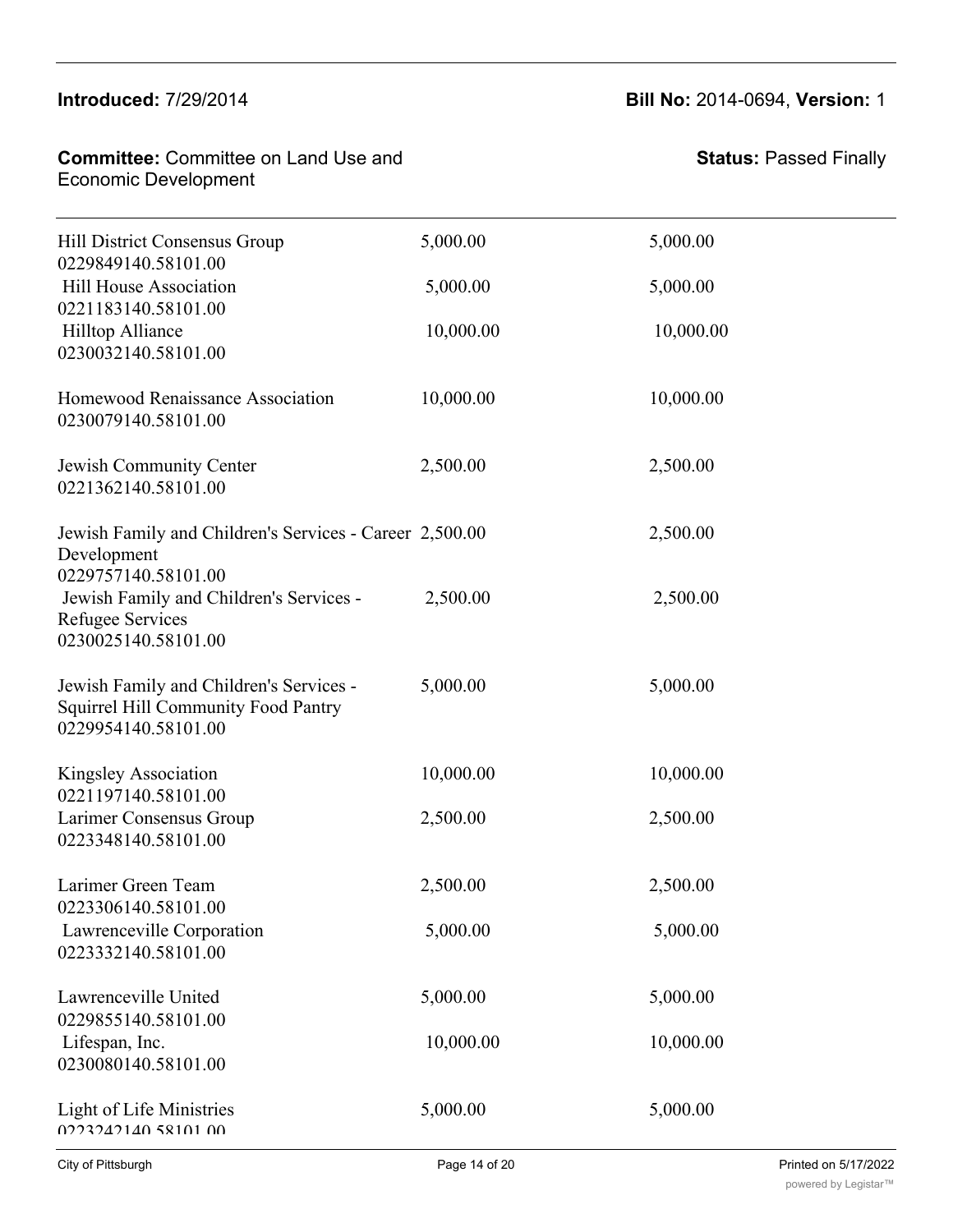#### $\frac{1}{2}$  $\frac{1}{2}$

#### **Introduced:** 7/29/2014 **Bill No:** 2014-0694, **Version:** 1

| <b>Committee: Committee on Land Use and</b><br><b>Economic Development</b>                      |           | <b>Status: Passed Finally</b> |  |
|-------------------------------------------------------------------------------------------------|-----------|-------------------------------|--|
| VLLJLTLITV.JUIVI.VV                                                                             |           |                               |  |
| Lincoln Place Presbyterian<br>0223377140.58101.00                                               | 2,500.00  | 2,500.00                      |  |
| Little Sisters of the Poor<br>0230005140.58101.00                                               | 5,000.00  | 5,000.00                      |  |
| Lutheran Services Society - Brighton Heights<br>Meals on Wheels<br>0229116140.58101.00          | 2,500.00  | 2,500.00                      |  |
| Lutheran Services Society - Tri-Valley Meals on2,500.00<br>Wheels                               |           | 2,500.00                      |  |
| 0230081140.58101.00<br>Macedonia Family and Community Enrichment 5,000.00<br>Center             |           | 5,000.00                      |  |
| 022918140.58101.00<br>Mount Washington CDC<br>0223131140.58101.00                               | 10,000.00 | 10,000.00                     |  |
| National Council of Jewish Women<br>0221377140.58101.00                                         | 2,500.00  | 2,500.00                      |  |
| Northside Community Development<br>Fund/Northside Chronicle<br>0223380140.58101.00              | 2,500.00  | 2,500.00                      |  |
| Northside Fair Housing Coalition - Consensus 2,500.00<br><b>Building</b><br>0230082140.58101.00 |           | 2,500.00                      |  |
| Northside Fair Housing Coalition - Housing<br>Consultant<br>0230083140.58101.00                 | 2,500.00  | 2,500.00                      |  |
| Northside Fair Housing Coalition - Program<br>Costs<br>0230084140.58101.00                      | 2,500.00  | 2,500.00                      |  |
| Oal-land Disalmans Linningssam and Distribut                                                    | n cuu vu  | $\Omega$ can an               |  |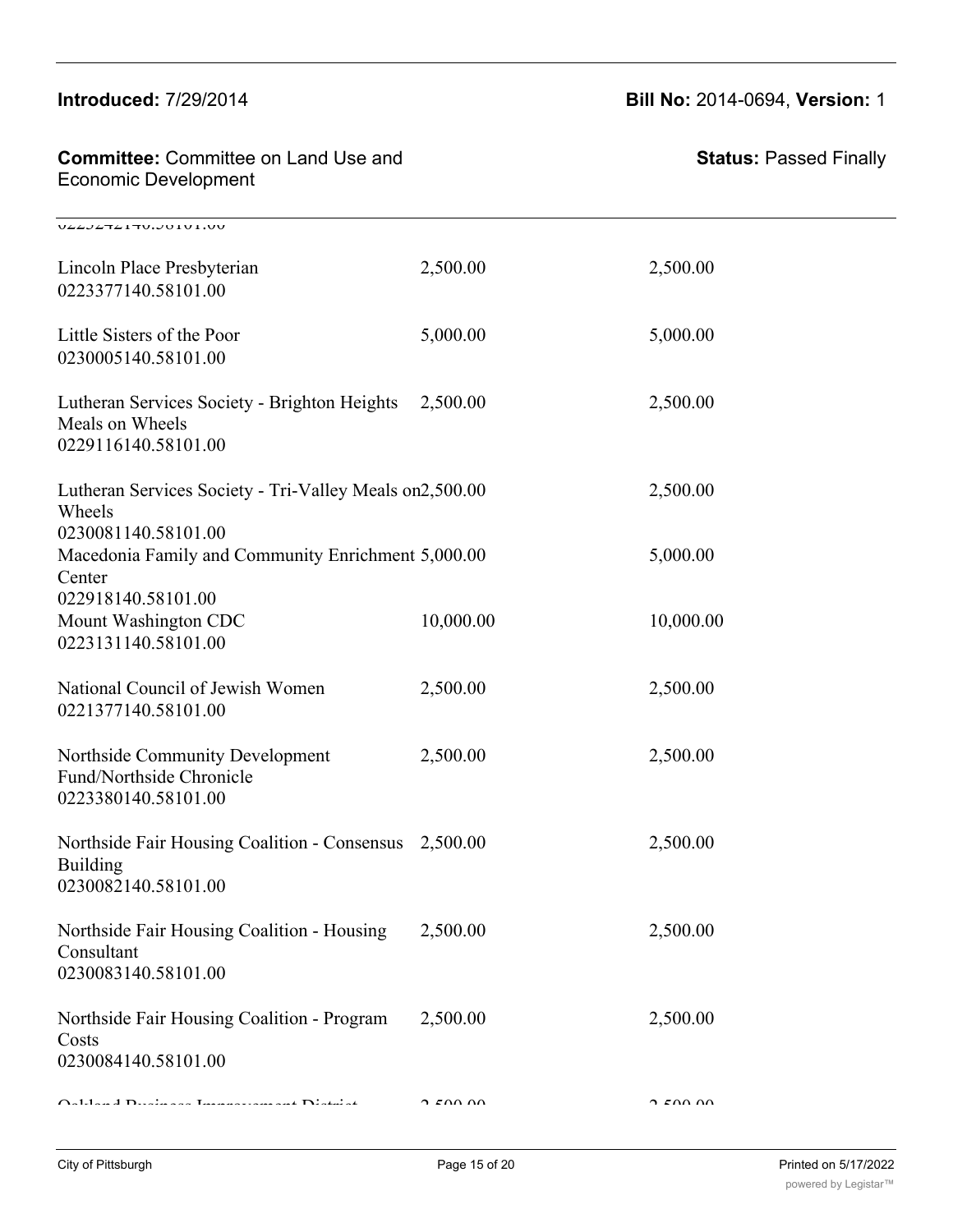# **Introduced:** 7/29/2014 **Bill No:** 2014-0694, **Version:** 1

| <b>Committee: Committee on Land Use and</b> |  |
|---------------------------------------------|--|
| <b>Economic Development</b>                 |  |

| Uakland Business improvement District<br>0223124140.58101.00              | 2,500.00  | 2,500.00  |
|---------------------------------------------------------------------------|-----------|-----------|
| Oakland Planning and Development<br>Corporation<br>0221379140.58101.00    | 5,000.00  | 5,000.00  |
| <b>Operation Better Block</b><br>0223070140.58101.00                      | 10,000.00 | 10,000.00 |
| Pennsylvania Resource Council<br>0223151140.58101.00                      | 2,500.00  | 2,500.00  |
| Persad Center<br>0221384140.58101.00                                      | 5,000.00  | 5,000.00  |
| Pittsburgh Action Against Rape<br>0229655140.58101.00                     | 50,000.00 | 50,000.00 |
| Pittsburgh Parks Conservancy<br>0223243140.58101.00                       | 5,000.00  | 5,000.00  |
| Pittsburgh Project<br>0223198140.58101.00                                 | 5,000.00  | 5,000.00  |
| Polish Hill Civic Association                                             | 2,500.00  | 2,500.00  |
| 0225010140.58101.00<br>Prevention Point Pittsburgh<br>0223289140.58101.00 | 2,500.00  | 2,500.00  |
| Reading is Fundamental<br>0223052140.58101.00                             | 2,500.00  | 2,500.00  |
| Rebuilding Together Pittsburgh<br>0223307140.58101.00                     | 5,000.00  | 5,000.00  |
| <b>Rosedale Block Cluster</b><br>0224508140.58101.00                      | 5,000.00  | 5,000.00  |
| Saint Andrew Lutheran Church<br>0229910140.58101.00                       | 2,500.00  | 2,500.00  |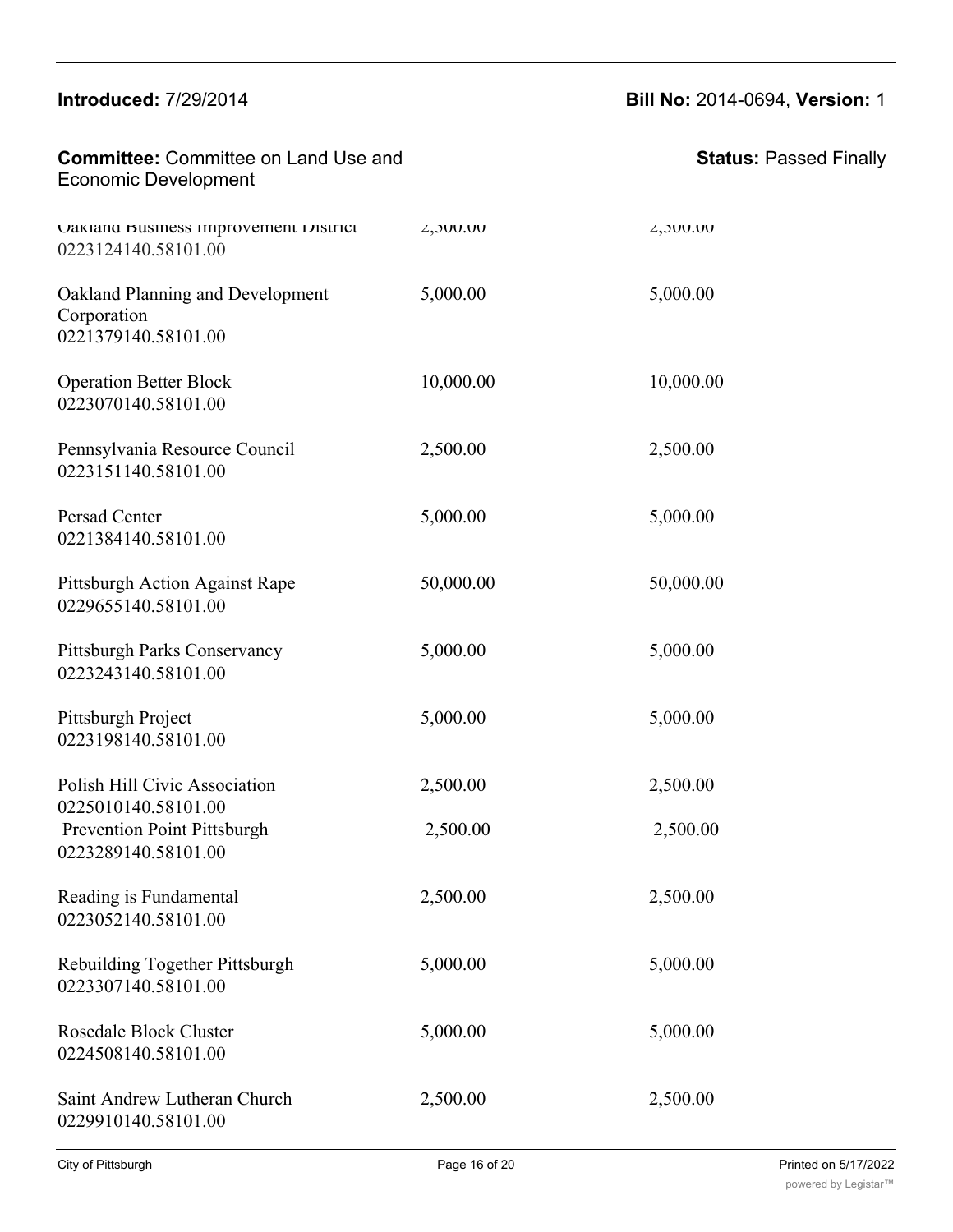# **Committee:** Committee on Land Use and Economic Development **Status:** Passed Finally  $\overline{a}$   $\overline{a}$   $\overline{a}$ 0229910140.58101.00 Saint Mark's Evangelical Lutheran/Brookline Meals on Wheels 2,500.00 2,500.00 0230085140.58101.00 Shepherd Wellness Community  $5,000.00$   $5,000.00$ 0229791140.58101.00 Sheraden Community Council 2,500.00 2,500.00 2,500.00 0223121140.58101.00 Sheraden United Methodist Kidz Club 2,500.00 2,500.00 0230046140.58101.00 Southside Slopes Neighborhood Association 2,500.00 2,500.00 0223291140.58101.00 Tree of Hope 5,000.00 5,000.00 5,000.00 0229866140.58101.00 Troy Hill Citizens Council 5,000.00 5,000.00 0229798140.58101.00 Uptown Partners 2,500.00 2,500.00 2,500.00 0223298140.58101.00 Western Pennsylvania Conservancy 50,000.00 50,000.00 0226002140.58101.00 Western Pennsylvania School for Blind Children 2,500.00 2,500.00 0223387140.58101.00 Women's Center and Shelter 50,000.00 50,000.00 0225046140.58101.00 YMCA Allegheny 2,500.00 2,500.00 2,500.00 0223238140.58101.00 YMCA Hazelwood 2,500.00 2,500.00 0221351140.58101.00 YMCA Hill District/Centre Avenue 2,500.00 2,500.00 0229806140.58101.00

**Introduced:** 7/29/2014 **Bill No:** 2014-0694, **Version:** 1

Rebuilding Together Pittsburgh 5,000.00 5,000.00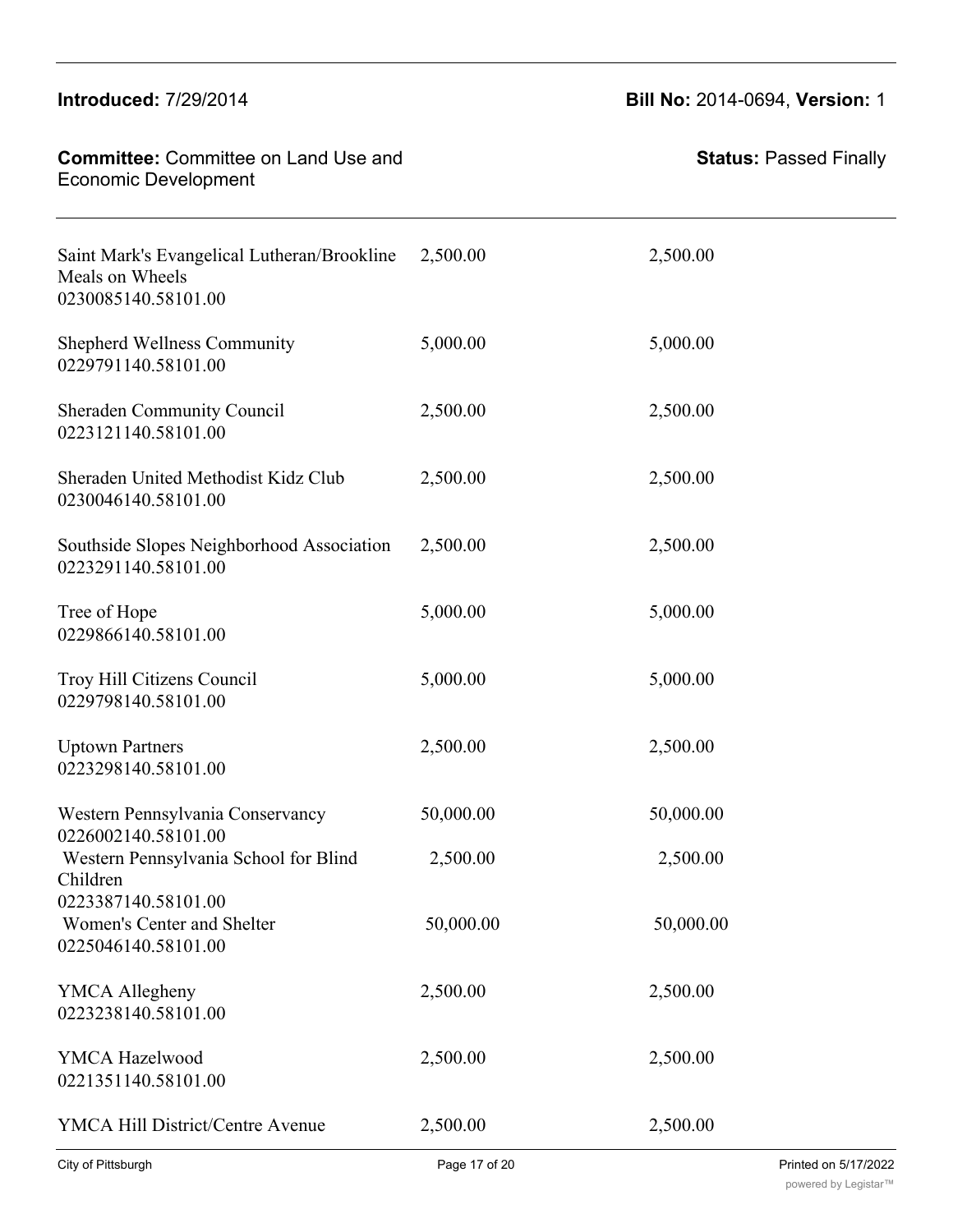**Committee:** Committee on Land Use and **Committee:** Committee on Land Use and **Committee:** Committee<br>Economic Development

 $\mathcal{N}(\mathcal{M})$  is a Hill District  $\mathcal{N}(\mathcal{M})$  and  $\mathcal{N}(\mathcal{M})$  and  $\mathcal{N}(\mathcal{M})$  and  $\mathcal{N}(\mathcal{M})$ 

**Introduced:** 7/29/2014 **Bill No:** 2014-0694, **Version:** 1

| 0229806140.58101.00                                              |              |              |
|------------------------------------------------------------------|--------------|--------------|
| <b>YMCA Homewood</b><br>0223082140.58101.00                      | 2,500.00     | 2,500.00     |
| <b>Parks and Recreation</b>                                      | 1,300,000.00 | 1,300,000.00 |
| Recreation & Senior Center Rehabilitation<br>5015010140.58101.00 | 300,000.00   | 300,000.00   |
| Refinish Gymnasium Floors<br>5067426140.58101.00                 | 100,000.00   | 100,000.00   |
| <b>Senior Community Program</b><br>5015003140.58101.00           | 700,000.00   | 700,000.00   |
| Splash Zones<br>5067355140.58101.00                              | 100,000.00   | 100,000.00   |
| Swimming Pool Emergency Rehabilitation<br>5067193140.58101.00    | 100,000.00   | 100,000.00   |
| <b>PERSONNEL and Civil Service</b>                               | 950,000.00   | 950,000.00   |
| Neighborhood Employment Program<br>0909660140.58101.00           | 150,000.00   | 150,000.00   |
| Pittsburgh Partnership Employment<br>0906322140.58101.00         | 150,000.00   | 150,000.00   |
| Summer Youth Employment Program<br>intbl 0906323140.58101.00     | 650,000.00   | 650,000.00   |
| <b>PUBLIC SAFETY</b>                                             | 300,000.00   | 300,000.00   |
| Demolition of Condemned Buildings<br>2710011140.58101.00         | 200,000.00   | 200,000.00   |
| Firefighting Equipment<br>2561200140.58101.00                    | 100,000.00   | 100,000.00   |
| <b>PUBLIC WORKS</b>                                              | 3,490,764.00 | 3,490,764.00 |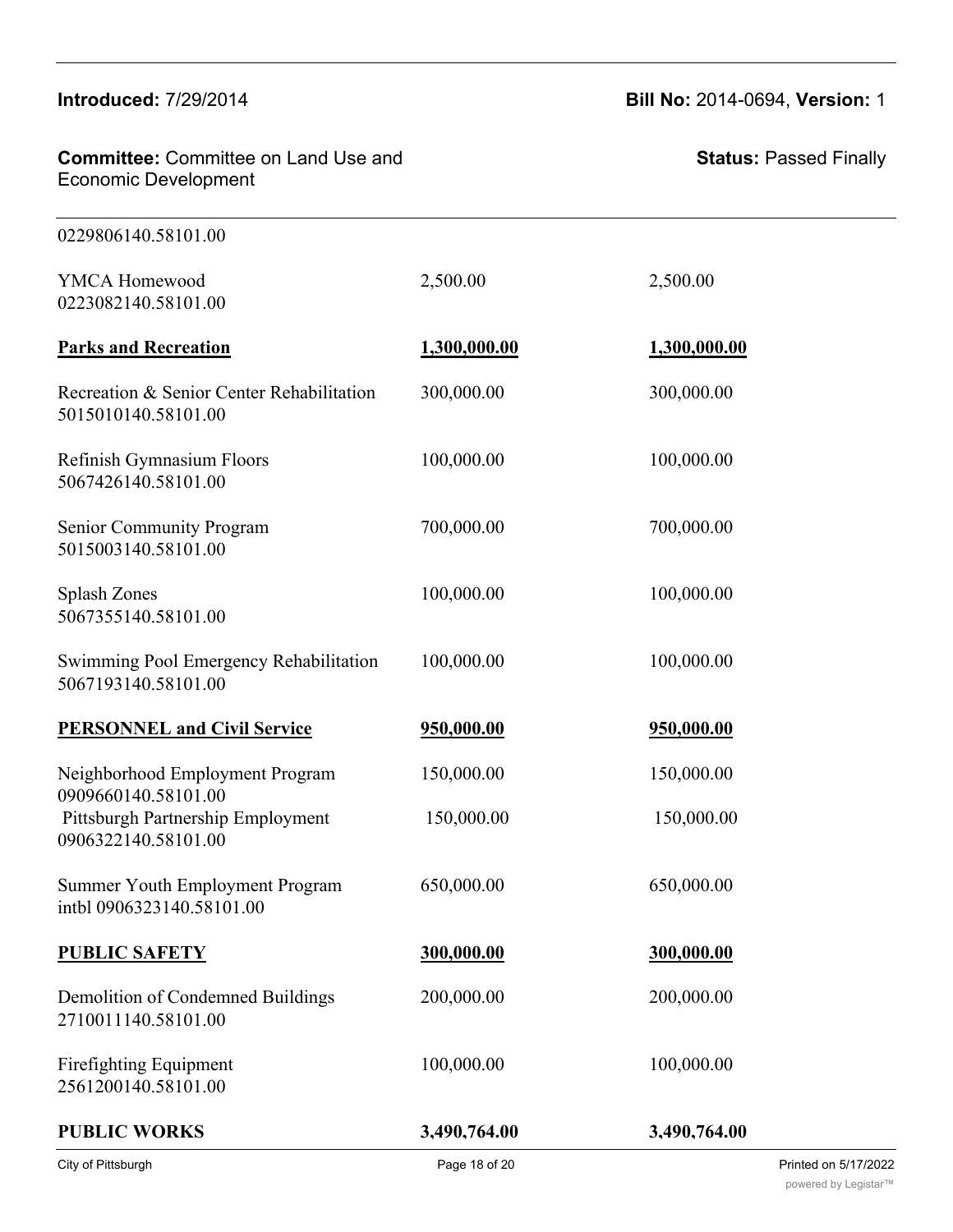#### Demolition of Condemned Buildings 200,000.00 200,000.00 **Introduced:** //29/20

# **Committee:** Committee on Land Use and **Firefighting Equipment 200,000 100,000 100,000 100,000 100,000 100,000 100** Economic Development

**Introduced:** 7/29/2014 **Bill No:** 2014-0694, **Version:** 1

| Audible Traffic Signals<br>4067420140.58101.00                           | 300,000.00 | 300,000.00 |  |
|--------------------------------------------------------------------------|------------|------------|--|
| <b>Ball Field Improvements</b>                                           | 500,000.00 | 500,000.00 |  |
| 4067348140.58101.00<br><b>Bike Infrastructure</b><br>4067401140.58101.00 | 50,000.00  | 50,000.00  |  |
| <b>Bridge Repairs</b><br>4031011140.58101.00                             | 200,000.00 | 200,000.00 |  |
| <b>Building Improvement Program</b><br>4027003140.58101.00               | 200,000.00 | 200,000.00 |  |
| City Signal Upgrade<br>4067420140.58101.00                               | 125,000.00 | 125,000.00 |  |
| Disabled and Public Sidewalk Program<br>4020060140.58101.00              | 300,000.00 | 300,000.00 |  |
| Flex Beam Guiderails<br>4031810140.58101.00                              | 50,000.00  | 50,000.00  |  |
| Neighborhood Street Improvements<br>4035200140.58101.00                  | 100,000.00 | 100,000.00 |  |
| Park Reconstruction Program<br>4045000140.58101.00                       | 250,000.00 | 250,000.00 |  |
| Play Area Improvements<br>4041002140.58101.00                            | 200,000.00 | 200,000.00 |  |
| Pool Rehabilitation<br>4042000140.58101.00                               | 100,000.00 | 100,000.00 |  |
| Slope Failure Remediation<br>4039103140.58101.00                         | 200,000.00 | 200,000.00 |  |
| <b>Street Lighting</b><br>4067489140 58101 00                            | 200,000.00 | 200,000.00 |  |